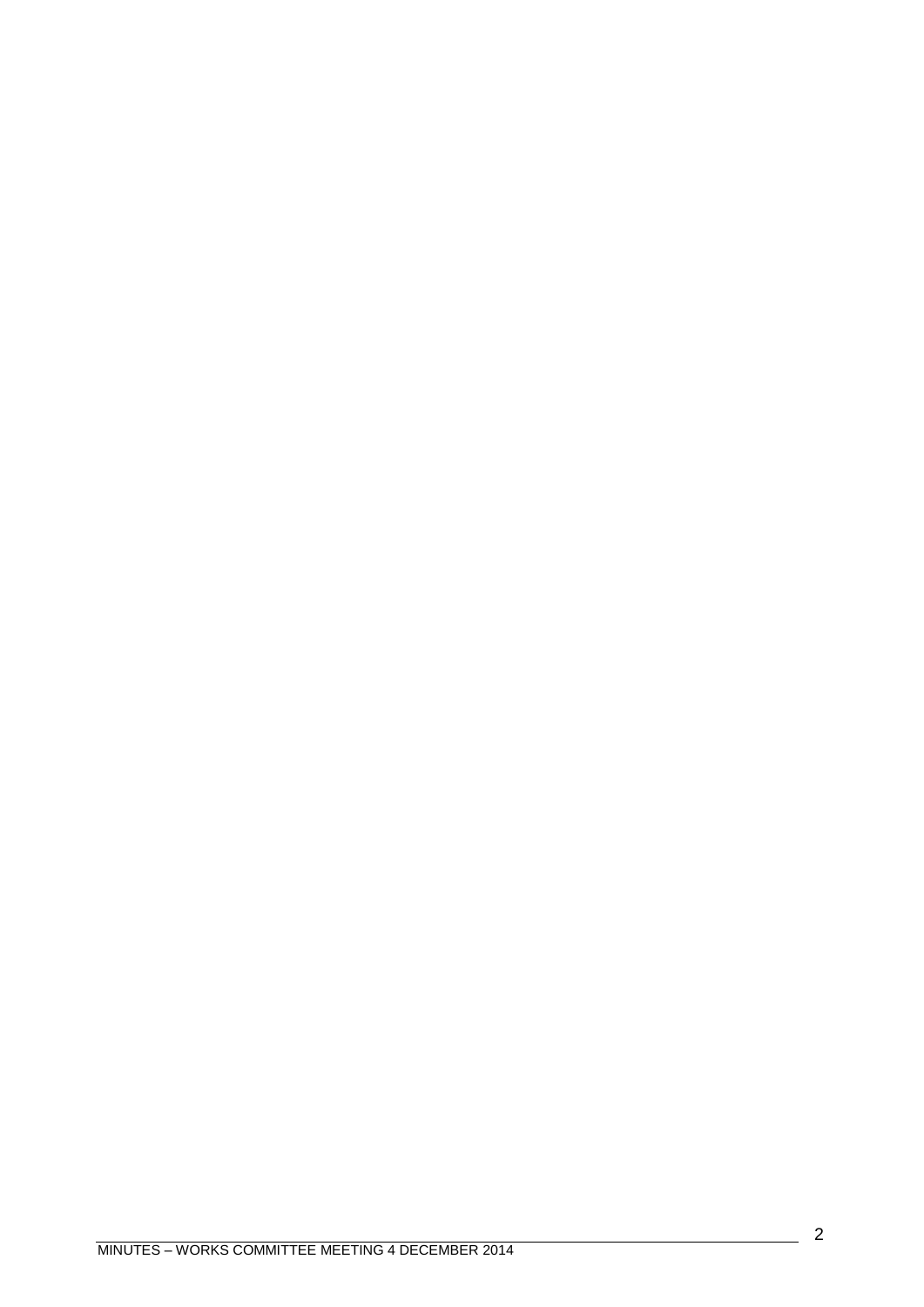#### **Table of Contents**

|     | 1.1                                                      |  |  |  |
|-----|----------------------------------------------------------|--|--|--|
|     | 1.2                                                      |  |  |  |
|     | 1.3                                                      |  |  |  |
|     | 1.4                                                      |  |  |  |
|     | 1.5                                                      |  |  |  |
|     | 1.6                                                      |  |  |  |
|     |                                                          |  |  |  |
|     |                                                          |  |  |  |
| 2.  |                                                          |  |  |  |
| 2.1 |                                                          |  |  |  |
| 2.2 |                                                          |  |  |  |
|     | 2.3                                                      |  |  |  |
|     | 2.4                                                      |  |  |  |
|     | 2.5                                                      |  |  |  |
|     |                                                          |  |  |  |
| 3.  | RESPONSE TO PREVIOUS PUBLIC QUESTIONS TAKEN ON NOTICE  6 |  |  |  |
|     |                                                          |  |  |  |
| 4.  |                                                          |  |  |  |
|     | 4.1                                                      |  |  |  |
|     | 4.2                                                      |  |  |  |
|     |                                                          |  |  |  |
| 5.  |                                                          |  |  |  |
| 6.  |                                                          |  |  |  |
|     |                                                          |  |  |  |
| 7.  |                                                          |  |  |  |
| 8.  | ANNOUNCEMENTS BY PRESIDING MEMBER WITHOUT DISCUSSION7    |  |  |  |
|     |                                                          |  |  |  |
| 9.  |                                                          |  |  |  |
|     | 9.                                                       |  |  |  |
|     | 9.1                                                      |  |  |  |
|     | 9.1.1                                                    |  |  |  |
|     |                                                          |  |  |  |
|     | 9.2                                                      |  |  |  |
|     | 9.3                                                      |  |  |  |
|     |                                                          |  |  |  |
|     |                                                          |  |  |  |
|     |                                                          |  |  |  |
|     |                                                          |  |  |  |
|     |                                                          |  |  |  |

 $\mathbb{R}^2$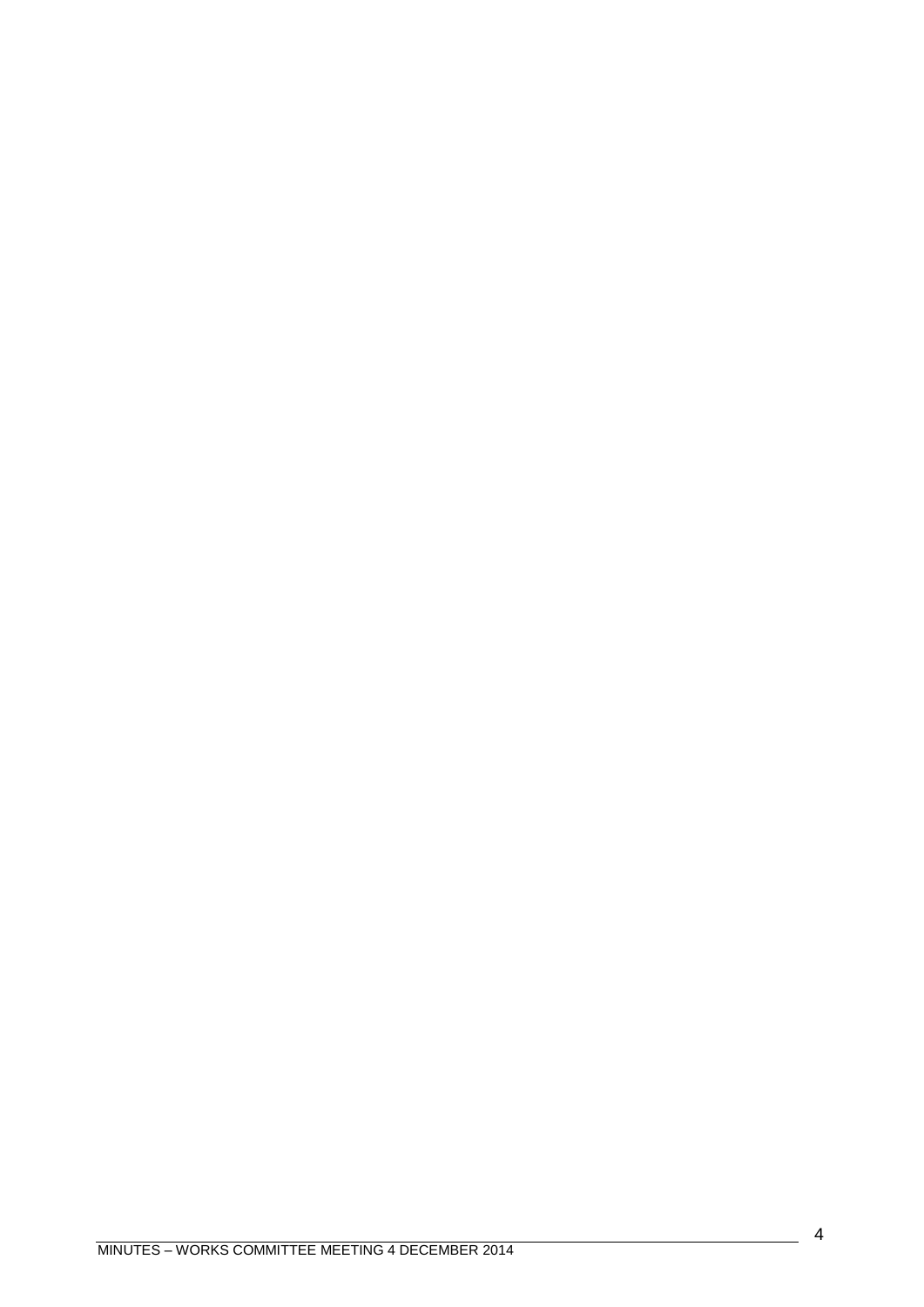

#### SHIRE OF YORK

#### THE WORKS COMMITTEE MEETING OF THE COUNCIL HELD ON THURSDAY, 4 DECEMBER, 2014, COMMENCING AT 5.02PM IN COUNCIL CHAMBERS, YORK TOWN HALL, YORK

The York Shire Council acknowledges the traditional owners of the land on which this meeting will be held.

#### <span id="page-4-0"></span>**1. OPENING**

#### <span id="page-4-1"></span>**1.1 Declaration of Opening by the Chief Executive Officer**

Graeme Simpson, Acting Chief Executive Officer, opened the meeting at 5.02pm and called for the nomination of a Chairperson for the day.

Moved: Cr Tony Boyle- to Nominate Cr David Wallace Seconded: Mr Mike Gill

#### **CARRIED: 6/0**

#### <span id="page-4-2"></span>1.2 Declaration of Opening *Cr David Wallace, declared the meeting open at 5.04pm.*

#### <span id="page-4-3"></span>**1.3 Disclaimer**

The Committee Chairperson advised the following:

*"I wish to draw attention to the Disclaimer Notice contained within the agenda document and advise members of the public that any decisions made at the meeting today, can be revoked, pursuant to the Local Government Act 1995.* 

*Therefore members of the public should not rely on any decisions until formal notification in writing by Council has been received. Any plans or documents in agendas and minutes may be subject to copyright. The express permission of the copyright owner must be obtained before copying any copyright material."*

#### <span id="page-4-4"></span>**1.4 Suspension of Standing Orders**

Standing Orders 9.1 to 9.9

Moved: Cr Boyle **Seconded: Mr MacKay** Carried: 6/0

<span id="page-4-5"></span>**1.5 Announcement of Visitors –** *Nil*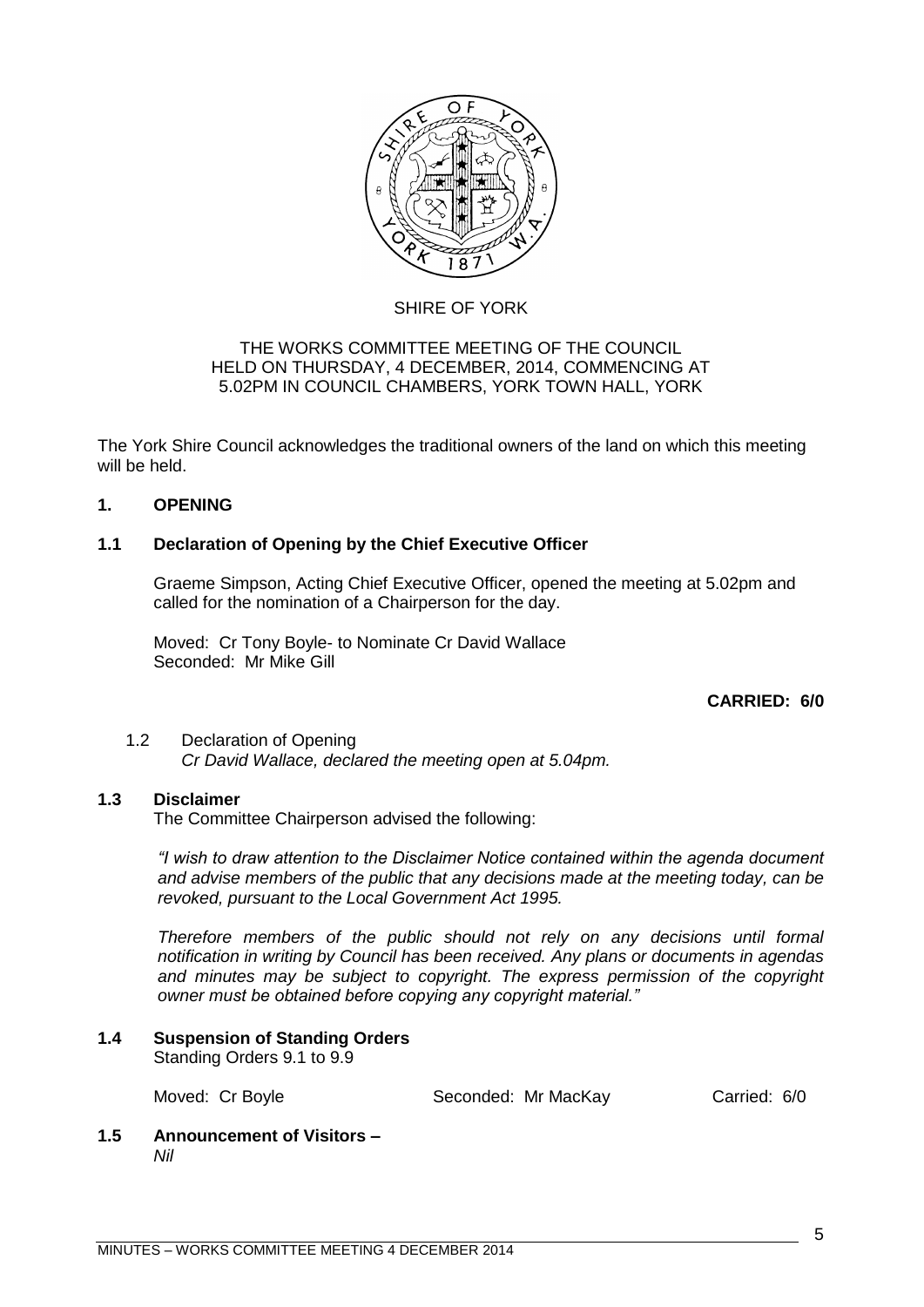#### <span id="page-5-0"></span>**1.6 Declarations of Interest that Might Cause a Conflict**

*Councillors/Staff are reminded of the requirements of s5.65 of the Local Government Act 1995, to disclose any interest during the meeting when the matter is discussed and also of the requirement to disclose an interest affecting impartiality under the Shire of York's Code of Conduct.*

<span id="page-5-1"></span>**Financial Interests** *Nil*

**Disclosure of Interest that May Affect Impartiality** *Nil*

#### <span id="page-5-3"></span><span id="page-5-2"></span>**2. ATTENDANCE**

- <span id="page-5-4"></span>2.1 Committee Members *Cr David Wallace (Chair); Cr Tony Boyle; Mike Gill; Ron MacKay; Ian Crombie; Don Randell*
- <span id="page-5-5"></span>2.2 Staff *Graeme Simpson, Acting Chief Executive Officer; Gail Maziuk, Human Resources/Compliance; Helen D'Arcy-Walker, Executive Support Officer*
- <span id="page-5-6"></span>2.3 Apologies *Cr Matthew Reid; Keith Dickerson, Works Manager*
- <span id="page-5-7"></span>2.4 Leave of Absence Previously Approved *Nil*
- <span id="page-5-8"></span>2.5 Number of People in Gallery at Commencement of Meeting *There were no people in the Gallery at the commencement of the meeting.*
- <span id="page-5-9"></span>**3. RESPONSE TO PREVIOUS PUBLIC QUESTIONS TAKEN ON NOTICE** *Nil*

#### <span id="page-5-10"></span>**4. PUBLIC QUESTION TIME**

- <span id="page-5-11"></span>**4.1 Written Questions – Current Agenda** *Nil*
- <span id="page-5-12"></span>**4.2 Public Question Time** *Public Question Time Opened at 5.07pm and Closed at 5.08pm as there were no members of the public in the gallery*
- <span id="page-5-13"></span>**5. APPLICATIONS FOR LEAVE OF ABSENCE**  *Nil*
- <span id="page-5-14"></span>**6. PETITIONS / PRESENTATIONS / DEPUTATIONS** *Nil*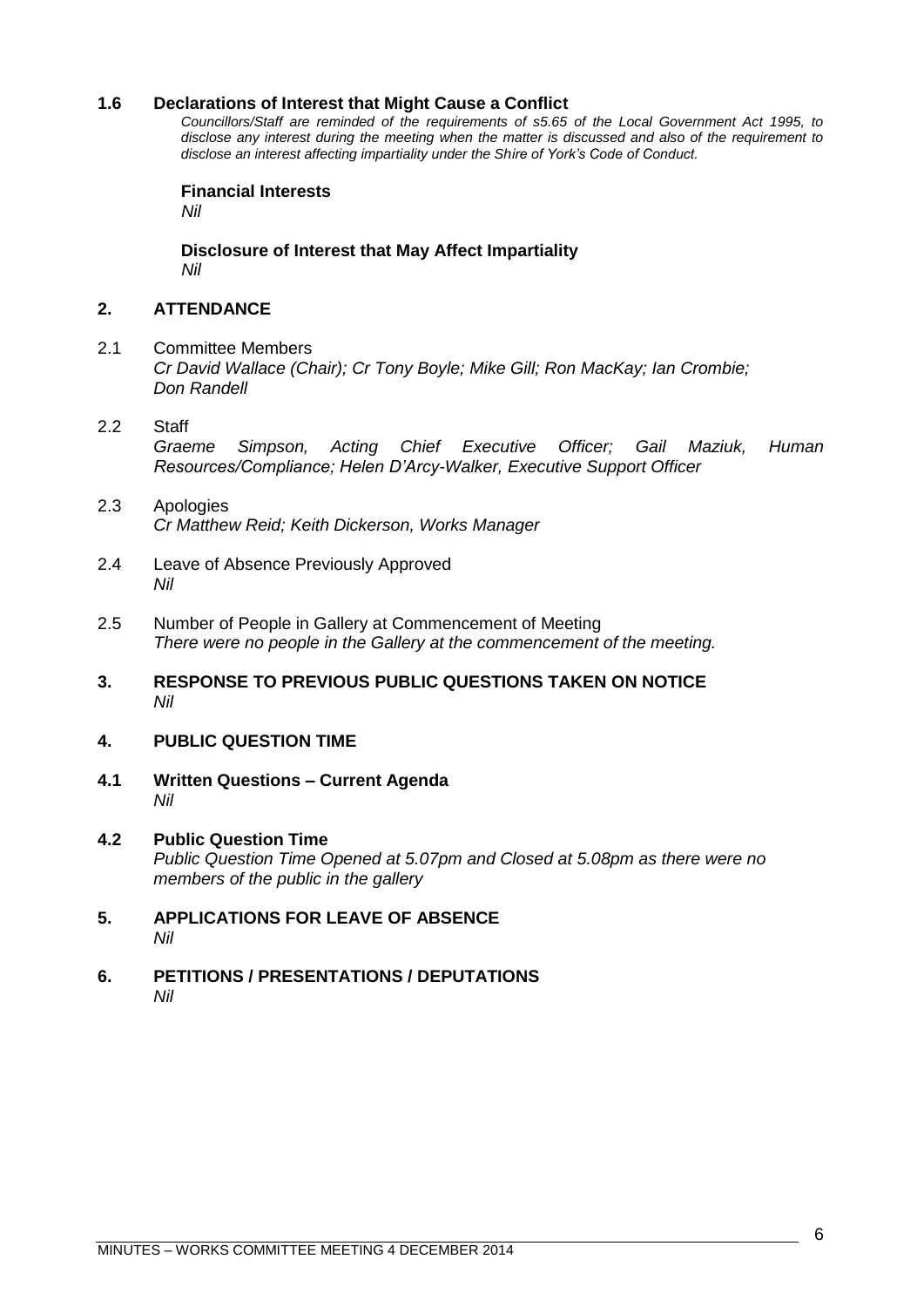#### <span id="page-6-0"></span>**7. CONFIRMATION OF MINUTES OF PREVIOUS MEETING**

Minutes of the Works Committee Meeting held November 6, 2014

Corrections –

**Confirmation** 

#### **RESOLUTION WC 011214**

**Moved: Ian Crombie Seconded: Ron MacKay** 

*"That the minutes of the Works Committee Meeting held November 6, 2014 to be confirmed as a correct record of proceedings.*

*CARRIED: 6/0*

#### <span id="page-6-1"></span>**8. ANNOUNCEMENTS BY PRESIDING MEMBER WITHOUT DISCUSSION** *Nil*

- <span id="page-6-2"></span>**9. REPORTS**
- **10. MATTERS FOR DISCUSSION**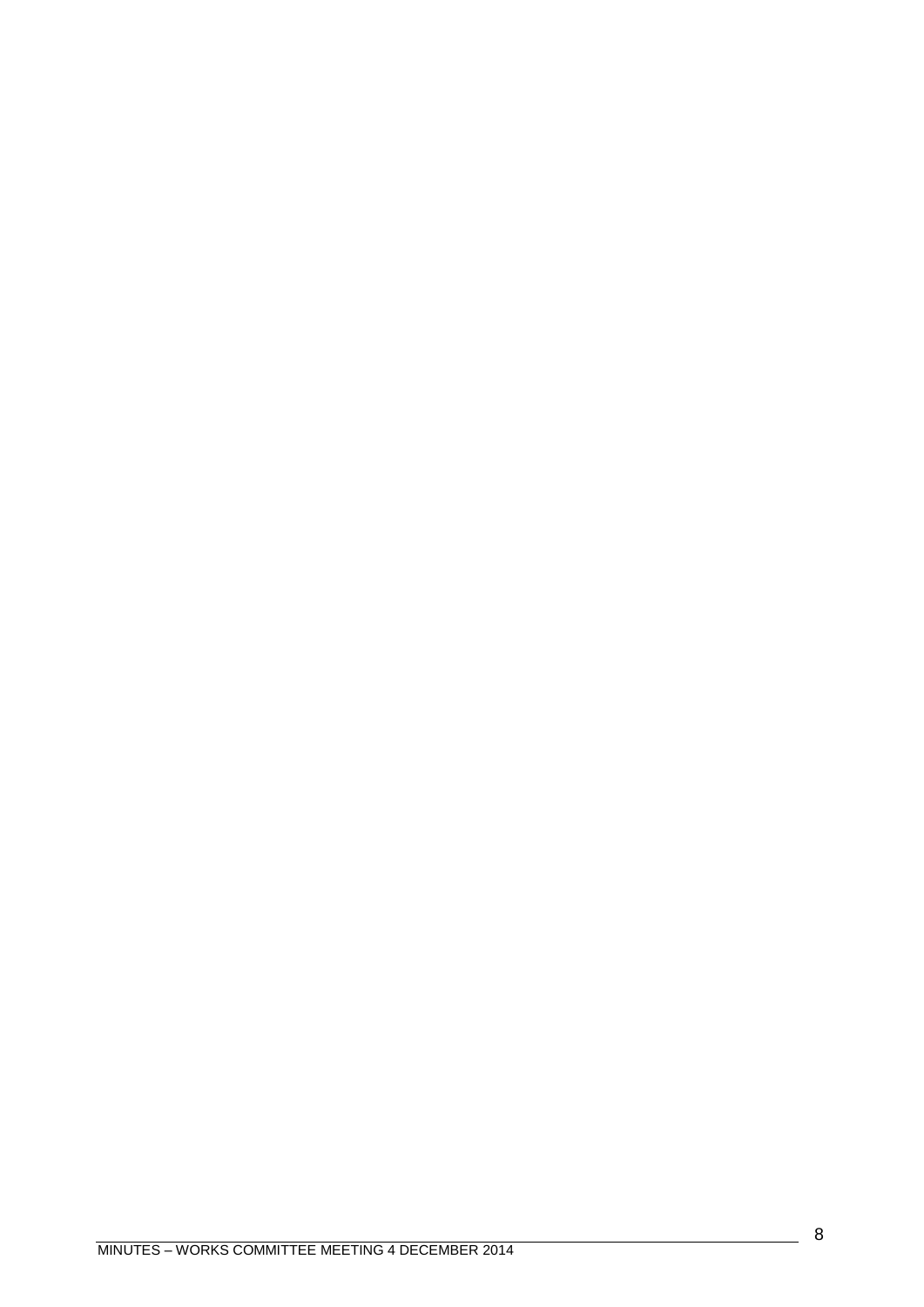#### <span id="page-8-0"></span>**9. OFFICER'S REPORTS**

- <span id="page-8-1"></span>**9.1 WORKS REPORTS**
- <span id="page-8-2"></span>**9.1.1 Alfresco Area - Bella Cuccina Restaurant, 82 Avon Terrace, York**

**FILE NO: COMMITTEE DATE: 4 December 2014 REPORT DATE: 24 November 2014 LOCATION/ADDRESS: 82 Avon Terrace, York SENIOR OFFICER: AUTHOR: Keith Dickerson DISCLOSURE OF INTEREST: Nil APPENDICES: Nil DOCUMENTS TABLED: Nil**

**Mario Balducci, Proprietor<br>Keith Dickerson** 

**REPORT APPROVED BY THE CEO:** Graeme Simpson

**RESOLUTION WC 021214**

**Moved: Cr Boyle Seconded: Ian Crombie Seconded: Ian Crombie** 

*"That this Committee Recommends that Council:*

*Consider this unbudgeted request for the construction of an Alfresco area and include it in the 2015/16 budget for consideration."*

*CARRIED: 6/0*

**AMENDMENT**

*"That Committee Amend the Recommendation to read:*

- *Consider this unbudgeted request for the construction of an Alfresco area and include it in the 2015/16 budget for consideration, and*
- *The applicant to provide a template outlining access to the Shell Service Station which will not restrict the movement of larger vehicles entering and exiting for refuelling.*

*CARRIED: 6/0*

| <b>Voting Requirements:</b>      |     |
|----------------------------------|-----|
| <b>Simple Majority Required:</b> | Yes |

#### **Background:**

The existing markings on the road in front of Bella Cuccina Restaurant are incorrectly positioned in that the nib adjacent to the Shell Service Station will restrict the movement of larger vehicles entering and exiting for refuelling. The location of the nib needs to be moved 2 metres to the south which will provide 3.7 metres of free space from the service station driveway.

The Alfresco area needs to be 5.5 metres long x 2.4 metres wide with a strip drain along the existing kerb line and concrete kerbing on the outside perimeter of the area including the safety nib with two safety bollards on the roadside edge.

**Moved: Mike Gill Seconded: Cr Boyle**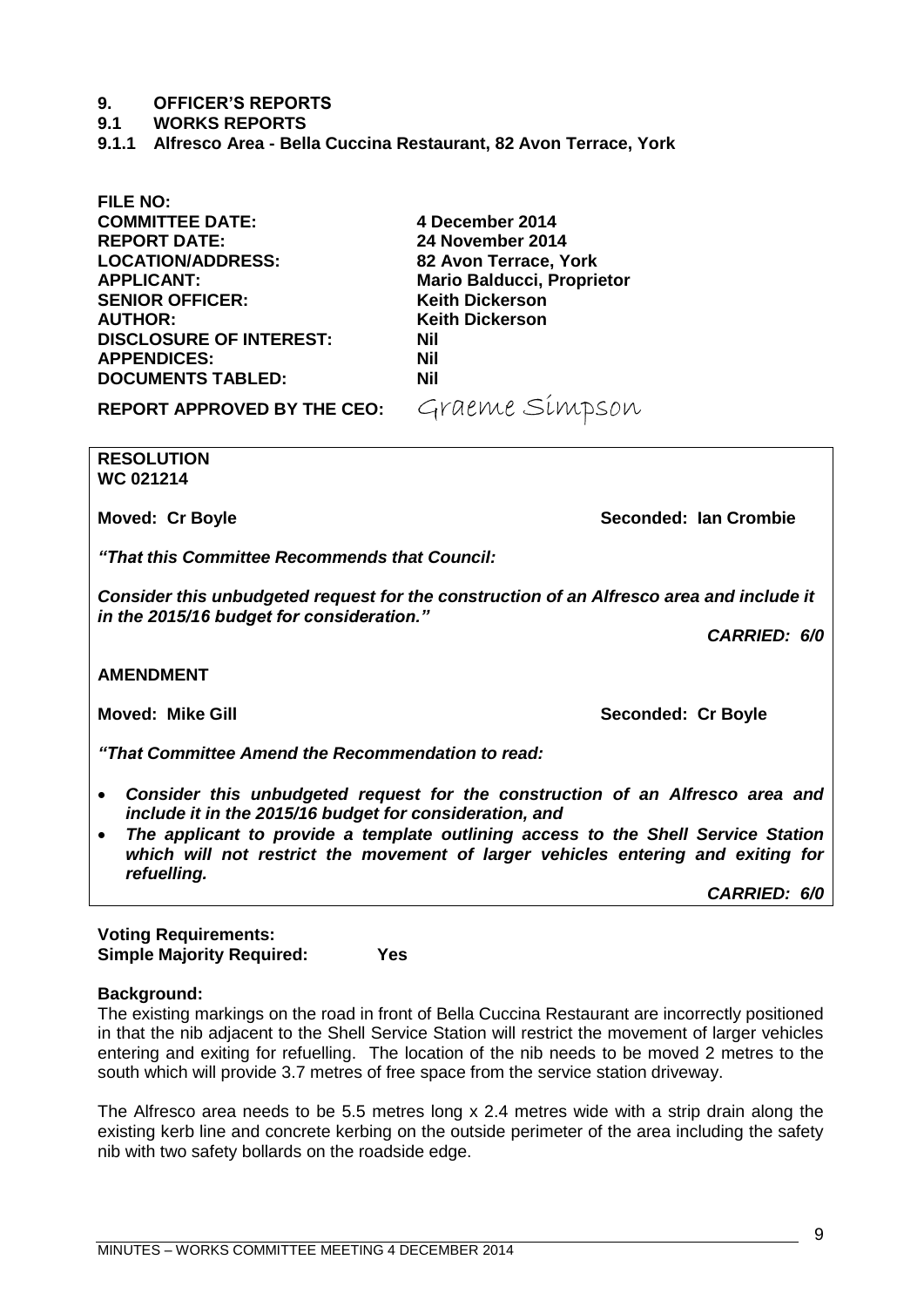#### **Financial Implications: Estimated Cost**

|           | • 12.5 metres of barrier kerbing @ \$36.00/metre                    |       | \$450.00   |
|-----------|---------------------------------------------------------------------|-------|------------|
| $\bullet$ | 18m <sup>2</sup> pavers to match existing @ \$55.00/m <sup>2</sup>  |       | \$990.00   |
|           | • 7.5m of strip drain @ \$112.00/metre                              |       | \$840.00   |
|           | • 2 x suitable bollards to match others on street $@$ \$187.00 each |       | \$374.00   |
|           | • 1 x tree guard to match others on street @ \$172.00 each          |       | \$172.00   |
|           | • 1 x tree as required $@$ \$300.00 each                            |       | \$300.00   |
| $\bullet$ | Earthworks and preparation                                          |       | \$2,700.00 |
|           |                                                                     | TOTAL | \$5,826.00 |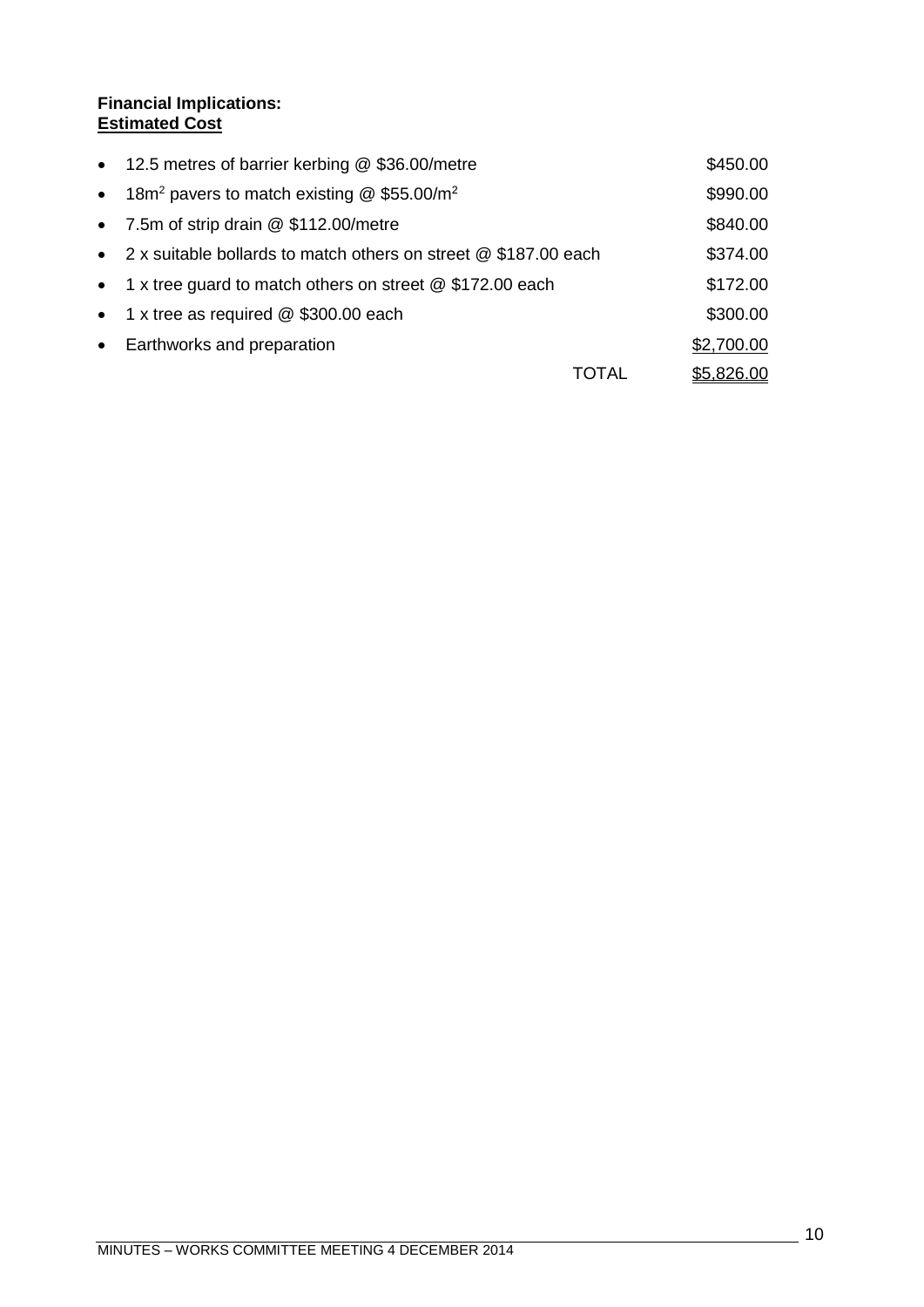#### **9. OFFICER'S REPORTS**

#### **9.1 WORKS REPORTS**

<span id="page-10-0"></span>**9.1.2 Engineer – Works Managers Report** 

| <b>FILE NO:</b>                    | OR.MTG.5                                           |
|------------------------------------|----------------------------------------------------|
| <b>COMMITTEE DATE:</b>             | 4 December 2014                                    |
| <b>REPORT DATE:</b>                | 28 November 2014                                   |
| <b>SENIOR OFFICER:</b>             | Keith Dickerson, Consulting Works Manager          |
| <b>AUTHOR:</b>                     | Works Administrator, Leonie Kempin                 |
| <b>APPENDICES:</b>                 | 1 - Vehicle Hours/kms Report July 2014             |
|                                    | 2 - Grading, Construction & Rural Rd Works         |
|                                    | 3 - Town Works                                     |
|                                    | 4 - Potholes, Guide Posts & Signs                  |
|                                    | 5 - Private Works                                  |
|                                    | 6 - Plant Maint / Servicing - October 2014         |
|                                    | 7 - Plant Maint / Servicing - July 2012 to current |
| <b>DOCUMENTS TABLED:</b>           | Nil                                                |
| <b>REPORT APPROVED BY THE CEO:</b> | Graeme Simpson                                     |

**RESOLUTION 031214**

**Moved: Ron MacKay <b>Seconded: Don Randell Seconded: Don Randell** 

*"The Committee Recommends to Council:*

*To receive and note the November 2014 report prepared by the Consulting Works Manager."*

*CARRIED: 6/0*

**Voting Requirements: Simple Majority Required: Yes**

#### **Summary:**

This report is a summary of activities of the Works Department for the month of November 2014.

#### **Background:**

The Works Department has responsibility for the management, operation, maintenance and improvement of Council's infrastructure assets like roads, footpaths, parks, bridges and so forth (but excluding buildings).

The Works Department operates in accordance with Council policy directives and the adopted budget of the Council of the Shire of York. The Works Department is accountable to the CEO who reports to the Shire Council.

This report is provided in order that the Council of the Shire of York is kept informed on the operations of the Shire Works Department and progress in implementing their policy and budget objectives. It is intended through this report that Council will be able to review activities and identify policy objectives and emerging operational issues.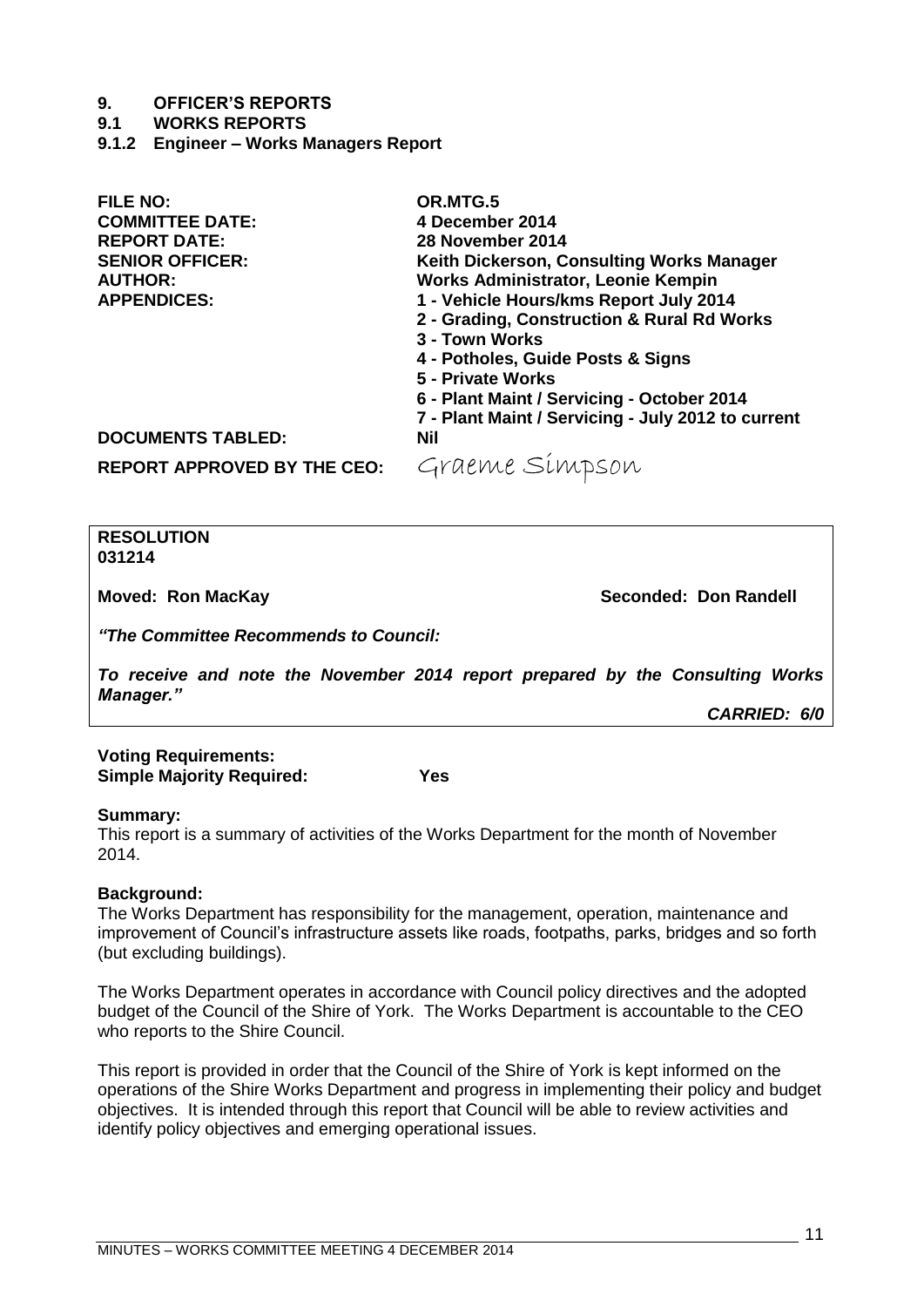#### **Works Managers Report - November 2014:**

- The outside work force training program is ongoing and some grader training has been provided.
- Parks and gardens works is ongoing.
- Work has commenced on back cuts and summer road maintenance, drainage, etc.
- 2014/15 road side tree lopping has been completed due to budget restraints.
- Construction road widening works on Spencers Brook Road is well under way and may be completed by Christmas.
- $\bullet$  The bitumen resealing program is expected to commence on  $3<sup>rd</sup>$  December and will be completed by mid-December.
- Asphalt overlay on Avon Terrace from Stephen Street to Henrietta Street is in progress and will be completed by Christmas.
- Safety railing on Mokine, Knotts, Talbot and Quellington Roads has been completed.
- Footpath works have not commenced as no decision has been made regarding the surface type or colour.
- Plant changeover:
	- The new Isuzu single axle truck has been delivered;
	- The new Ferrari oval mower has been ordered and is due for delivery mid-December.
- The programmed budgeted works of \$1,750,931 will be 65% completed by the end of December.
- The budgeted road maintenance program of \$810,626 will be 52% completed by the end of December.

#### **Consultation:**

Nil

### **Statutory Environment:**

Nil

#### **Policy Implications:**

Nil

#### **Financial Implications:**

Nil. Financial information is provided in the monthly Shire Financial statements and report and is not duplicated here, except to the extent of identifying emerging budget issues.

**Strategic Implications:** Nil

**Site Inspection: Site Inspection Undertaken: Not applicable**

**Triple Bottom Line Assessment: Economic Implications:** Nil

**Social Implications:** Nil

#### **Comment:**

Appendix 1 is a summary of Works vehicle and plant usage detailing kilometres/hours for each vehicle/plant item for the month of November 2014.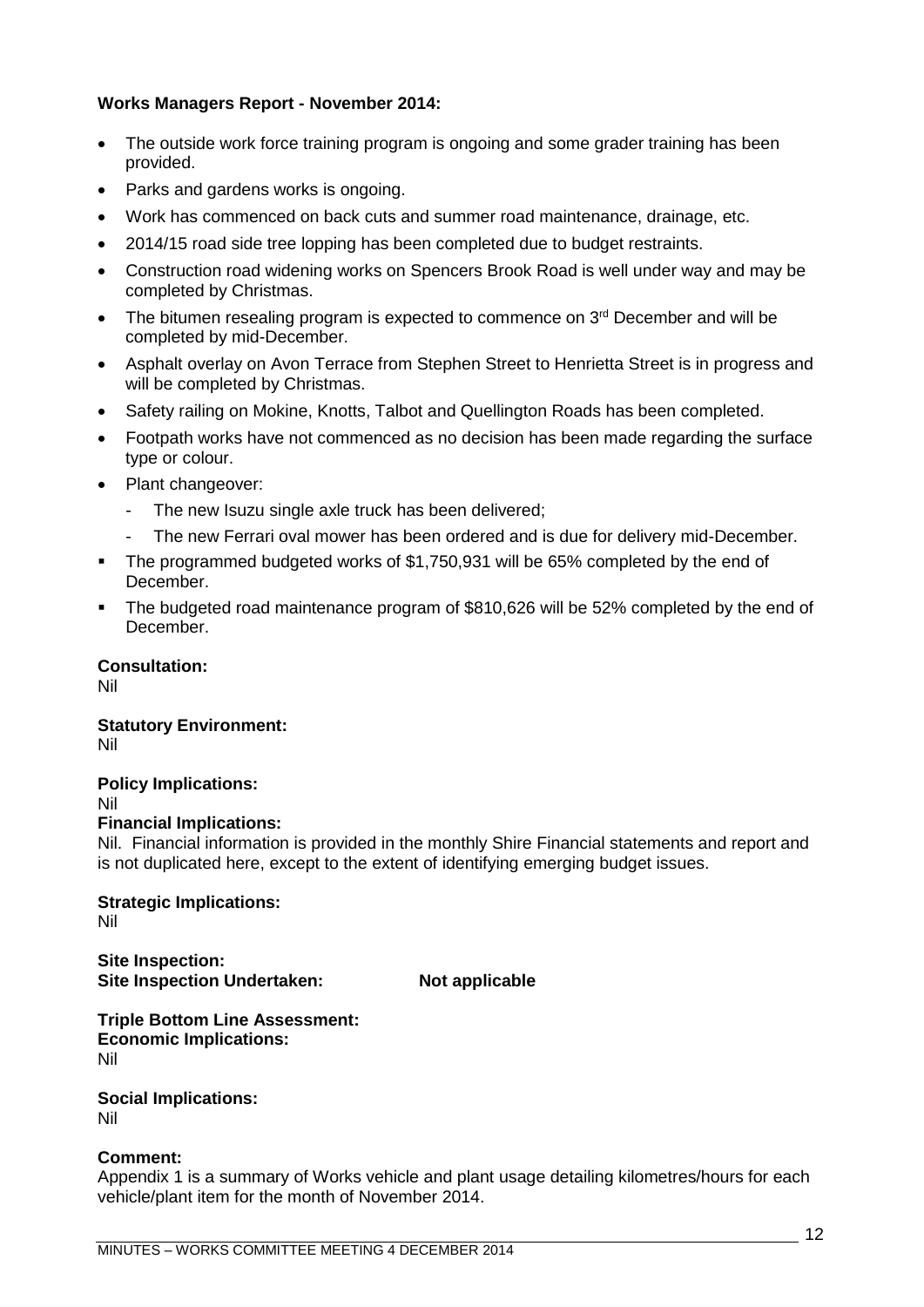Appendix 2 is a summary of monthly grading, construction and rural road works carried out by Works Depot staff for the month of November 2014.

Appendix 3 is a summary of monthly town works carried out by Works Depot staff for the month of November 2014.

Appendix 4 is a summary of pothole, guide post & sign maintenance carried out by Works Depot staff for the month of November 2014.

Appendix 5 is a summary of private works carried out by Works Depot staff for the month of November 2014.

Appendix 6 is a summary of Works Depot vehicle and plant maintenance/servicing for the month of November 2014.

Appendix 7 is a cumulative summary of Works Depot vehicle and plant maintenance/servicing for the period July 2012 to current.

#### **Item 9.1.2 Appendices**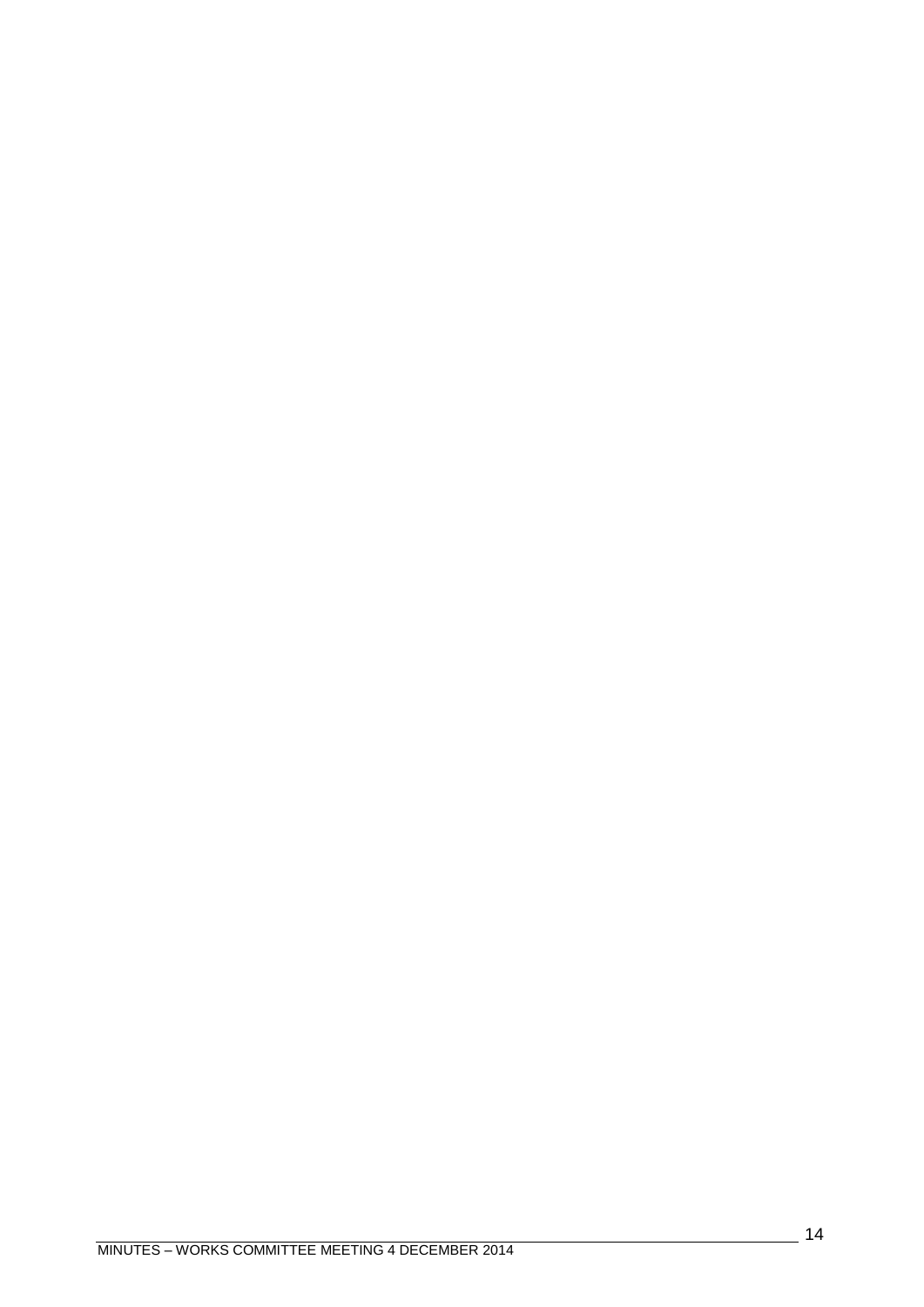#### <span id="page-14-0"></span>**9.2 PARKS & GARDENS REPORT**

Report was tabled by Ian Crombie Appendices Attached

#### <span id="page-14-1"></span>**9.3 RESIDENCY MUSEUM GARDEN UPDATE**

Report was tabled by Ian Crombie Appendices Attached